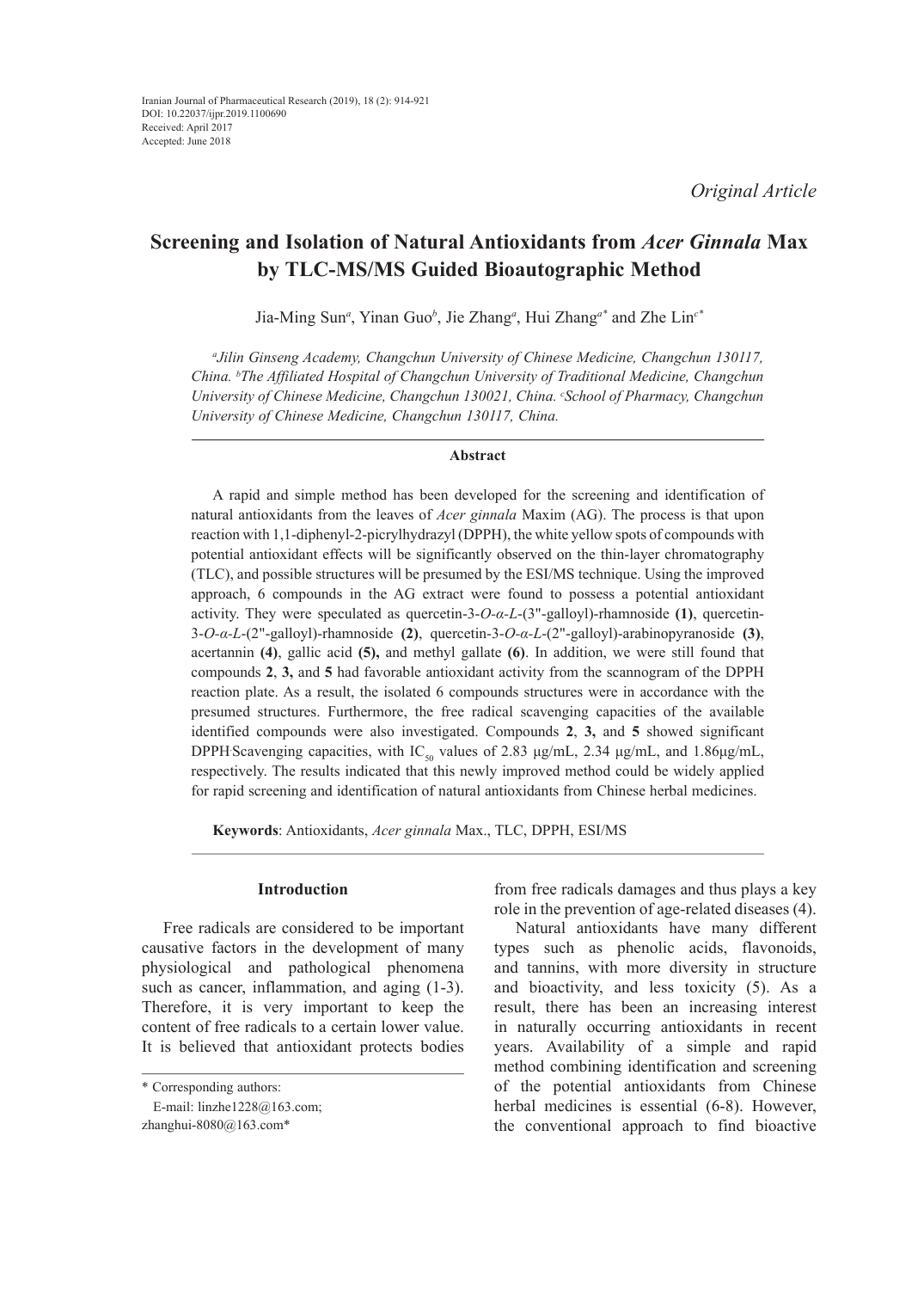components was with certain shortcomings like time-consuming, arduous, and less efficient for screening bioactive components from Chinese herbal medicines. Up to now, there would not be a useful approach for the identification of major antioxidants in biological samples by use of the technique that combined TLC-DPPH test with the ESI/MS analysis.

AG is traditionally used as medicinal plant in China, Korea, and Japan for treating high blood pressure, coronary heart disease, and liver injury with special effects. Modern pharmacological studies showed that AG exhibited a broad spectrum of biological activities, such as antibacterial, anti-inflammatory, and hepato-protective effects (9-11). In addition, the recent studies indicated that AG also exhibited good antioxidant activities, which may partly be responsible for some of its medicinal functions (12). Han and Lu purified three antioxidant compounds, quercetin-3-O-α-L-rhamnopyranoside methyl gallate and aceritannin, from the methanol extract of AG (13, 14). Furthermore, Lu performed a components and radical scavenging activity analysis to Gao-Cha, which is a traditional Chinese health tea made from AG. In this tea they found another three antioxidant components, which were 3, 4, 5-trihydroxybenzoate, quercetin- $3$ -O- $\alpha$ -rhamnopyranoside and 2, 6-bis  $(3, 4, 1)$ 5-trihydroxybenzoyl)-aceritol, with four possible radical scavengers, such as ginnalin A and B, 2″-O-Galloylquercitrin and 3″-O-Galloylquercitrin. Based on our research early we think there are not only ten antioxidant compounds in AG. However, no strategy has been presented for rapid screening and identification of natural antioxidants from AG.

The aim of this study was to develop a new rapid and simple method using TLC-DPPH-ESI/ MS techniques to find more natural antioxidants in AG. Moreover, the free radical scavenging capacities of several identified compounds were confirmed on the basis of conventional spectrophotometric DPPH scavenging capacity assay.

#### **Experimental**

## *Plant materials*

The aerial part of *A. ginnala* was collected

in Jilin Province, China, in August, 2010, and authenticated by Prof. Hui Zhang, Development Center of Traditional Chinese Medicine and Bioengineering, Changchun University of Chinese Medicine, Changchun, PR China. A voucher sample of the plant (20100825) was deposited in School of Traditional Chinese Materia Medica, Changchun University of Chinese Medicine.

#### *Instrumentation and reagents*

Thin-layer chromatography camera system (CAMAG, Switzerland). Thin-layer chromatography video scanning software was measured with wavelength 254nm, slit 6.0 mm x 0.45 mm and scanning speed of 20 mm·s-1(CAMAG, Switzerland). Electrospray ionization (ESI) mass spectra used to perform the studies was a 6320 ion trap LC/MS from Agilent. HPLC analysis was performed on an Agilent 1100 series HPLC (Agilent, USA) separations was performed on a C18 preparative column (Waters Sunfire C18 10.0 mm  $\times$  150 mm, 5 $\mu$ m) supplied by Waters, America. The methanol and water were used as the mobile phases A and B, respectively, the optimized HPLC elution procedures were conducted as follows: 0-25 min, 80%-90% A; 25-40 min, 90-90% A. The flowrate was 0.3mL/min and the column temperature was maintained at 30℃. The chromatogram was recorded at 280 nm. Polyamide TLC plates purchased from Taizhou (Zhejiang, China) were used for TLC bioautography analysis. <sup>1</sup>H and <sup>13</sup>C NMR spectra were recorded on Bruker AM-400 spectrometer using  $DMSO-d_6$  as solvents.

1, 1-Diphenyl-2-picrylhydrazyl radical (DPPH) was purchased from Sigma (St. Louis, MO, USA). All solvents used for chromatography were of HPLC grade and obtained from Tedia (Fairfield, OH, USA). All other chemicals were of analytical grade without further purification. Reverse osmosis Milli-Q water (Millipore, Bedford, MA, USA) was used for the preparation of deionized water.

## *Isolation and Extraction*

The air-dried and powdered leaves of *A. ginnala* Max (2.2 kg) were extracted by maceration with MeOH for seven days at room temperature and the process was repeated twice.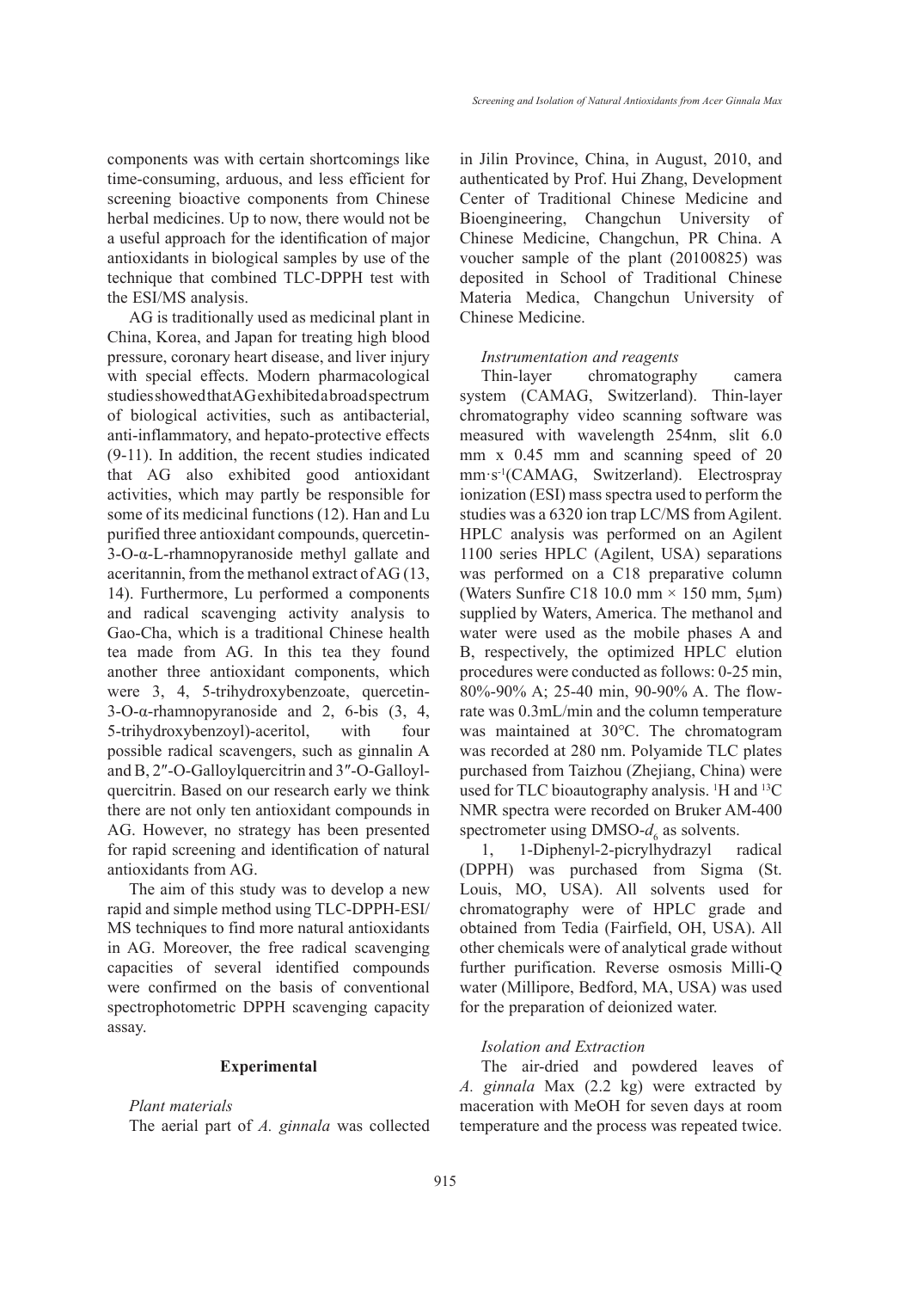After filtration, the combined MeOH extract was concentrated under reduced pressure at 45 °C to yield crude extract (500 g). The extract was suspended in distilled water and then extracted with PE, EtOAc, and n-BuOH successively. The EtOAc phase was concentrated to give a residue (80 g). The soluble extract was subjected to silica gel CC (100–200 mesh) eluted with a CHCl<sub>3</sub>-MeOH (10:0-0:10, v/v) gradient to afford five fractions (Fr.1–Fr.5) on the basis of TLC analysis. Fr.2 was further subjected to silica gel column and eluted with a  $CHCl<sub>3</sub>$ MeOH (9:1–0:1, v/v) gradient to afford four subfractions (Fr.2A–Fr.2D). Subfraction 2A (2.7 g) was repeatedly subjected to a silica gel column (CHCl<sub>3</sub>-MeOH 8:2-6:4) purified by HPLC [MeOH/H<sub>2</sub>O: 45–55%, 2 mL/min, 254 nm, Sunfire prep. C18 column (Waters)  $(10\times150 \text{ mm } \text{i.d., } 5 \text{ mm})]$  to afford 1 (12 mg), 2 (12 mg), 3 (30 mg). Subfraction 2B (2.2 g) was passed over a Sephadex LH-20 column using  $CHCl<sub>3</sub>$ -MeOH (1:1) as the mobile phase to give 4 (35 mg). Subfraction 2C (40 mg) was shown the presence of one main compound signal by TLC analysis to give 5 (40 mg). A little portion of Subfraction 2D (1.6 g) was further purified by sephadex LH-20 and then RP-8 CC to give 6 (25 mg).

### *DPPH radical scavenging*

DPPH radical scavenging assay was performed according to the method reported in with some modifications (15,16). Briefly, an aliquot of 50 μL of different concentrations of each extract and individual pure compounds in methanol was added to 50 μL of 0.3mM DPPH methanol solution. After gentle mixing and 30 min of standing at room temperature, absorbance at 517 nm was measured using a spectrophotometer. All measurements were performed in triplicate and the result was an average of three determinations. The DPPH RSA (%) was calculated by the following equation: Radical scavenging activity (%) = [(A0 -A1 /  $(A_0)$ <sup>\*</sup>100% (where  $A_0$  was the absorbance of the reagent blank, and  $A_1$  was the absorbance with antioxidants). In addition, the  $IC_{50}$  value of each sample was obtained by plotting the percent DPPH scavenging of each concentration of an antioxidant sample against the sample

concentrations. Vitamin C was used as a positive control.

#### *TLC bioautography analysis of Fr.2*

DPPH (0.4g) was dissolved in 100 mL MeOH during the bioassay. An aliquot of Fr.2 methanol solution (1 mg/mL, 2mL) was directly deposited as spots onto the two polyamide TLC plates. Polyamide TLC plates were developed in a presaturated solvent chamber with methanol– water (1:0.4) as developing reagents until the solvent front reached 1 cm from the top of plates. The developed polyamide TLC plates were then removed from the chamber, and dried absolutely with a hair dryer (800 W). One plate was sprayed with 0.4% DPPH solution, then blown quickly with cold wind from a hair dryer until no free liquid flowing on it. The other TLC plate was monitored under UV light at 254nm. At the same time, the thin-layer chromatography video scanning software was used to scan the two polyamide thin-layer plates with wavelength 254nm, slit 6.0mmx0.45mm and scanning speed of 20 mm·s-1.

*Combination of TLC-ESI/MS analysis research on Fr.2*

Scraped the polyamide powder of the spots with the potential antioxidant activity into a vial, and added an aliquot of methanol, jolted and filtered with a 0.45 µm membrane filter. Then, the obtained solution was analyzed by ESI/MS. The analysis was carried out on Agilent 1100 HPLC/MSD Trap mass spectrometer (Agilent, Wilmington, Germany) equipped with an electrospray ionization source was used in positive ion mode using full scan mode and the mass range from 50 to 1200 m/z. The conditions of the ESI source were as follows: drying gas  $(N_2)$ flow rate, 9.0 L/min; drying gas temperature, 350 ° ; nebulizer, 35 psi; capillary voltage, 4000 V; fragmentor 200 V; skimmer voltage, 60 V. Auto MS<sup>2</sup> mode of Mass spectrometer was chosen to analyze the sample. The data recorded was processed with the Applied HPLC-MSD ChemStation software system.

### **Results and Discussion**

*DPPH scavenging activity of extracts*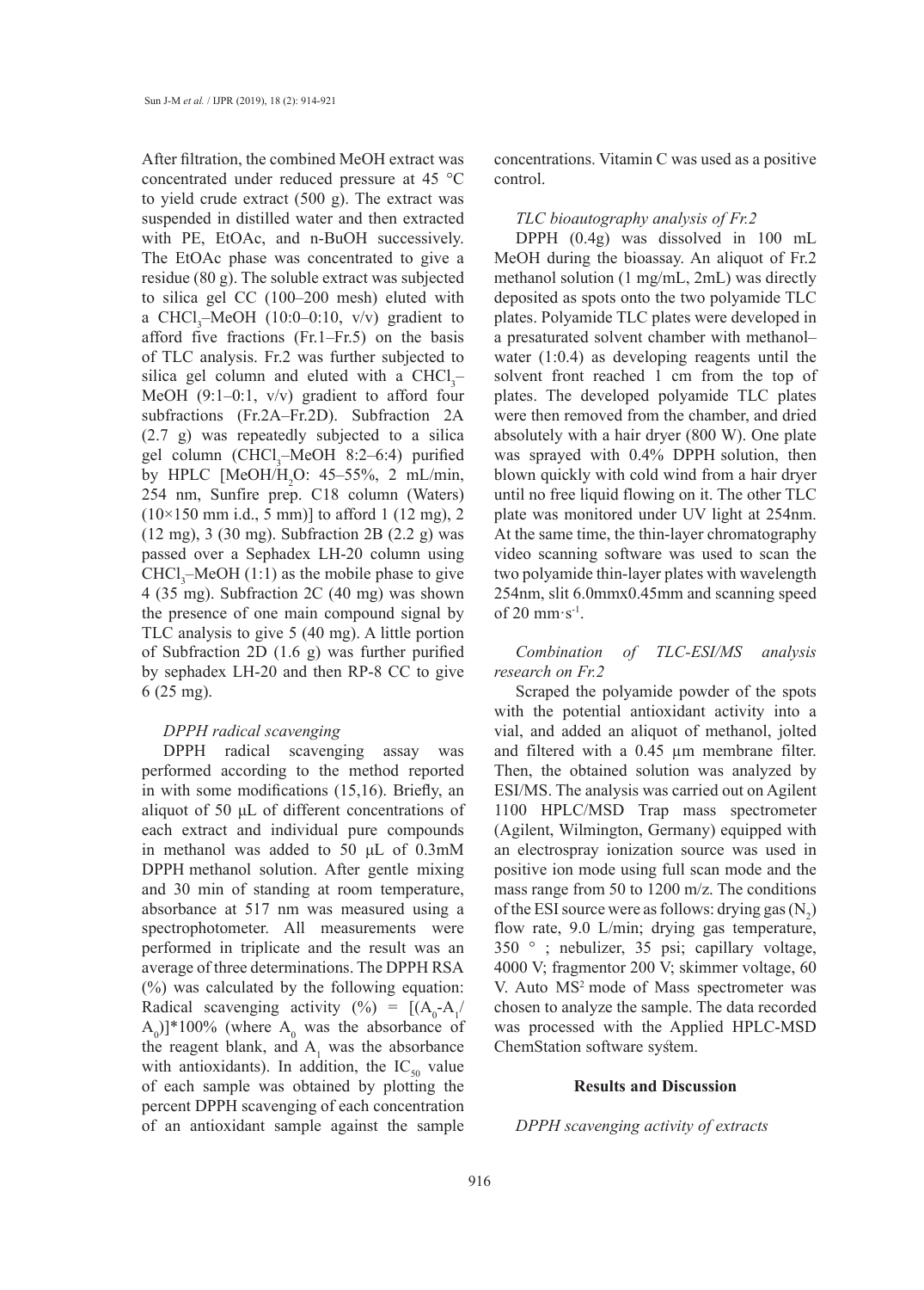

**Figure 1.** Polyamide TLC plates stained under UV 254nm (1A), **Initially** and visible light. And visible light of the light of the light of the light of the light of the light of the light of the light of the light of the with 0.4% DPPH. solution in methanol and visualized(1B) with 0.4% DFF11. Solution in includion and visualized (1B) DF1 IT Included under visible light. AGE-80 was applied as dots on TLC layer.  $\frac{1}{\pi}$  this method of The spots marked with 1-6 indicate compounds with DPPH. scavenging activities.

Using DPPH method to the AG antioxidant activity part carries on the analysis, calculated PE, CHCl<sub>3</sub>, EtOAc, n-BuOH, and  $H_2O$  dry extracts with the IC<sub>50</sub> value of 35.76  $\mu$ g/mL, 12.55 µg/mL, 1.88 µg/mL, 3.44 µg/mL, and 31.25 µg/mL, respectively. Compared with vitamin C control group, EtOAc extract showed favourable antioxidant activity and the activity

decreased as follows: EtOAc extract > n-BuOH  $\text{extract} > \text{CHCl}_3 \text{ extract} > H_2O \text{ extract} > PE$ extract. Then, the antioxidant ability of five fractions (Fr.1–Fr.5) from EtOAc extract was analyzed, and the result showed the five parts with the IC<sub>50</sub> values of 3.76  $\mu$ g/mL, 1.98  $\mu$ g/ mL, 2.46 µg/mL, 3.44 µg/mL, and 4.02 µg/mL, respectively. It was obviously observed that Fr.2 has good antioxidant activity compared to other fractions. In the present study, Fr.2 was selected for further purification, since less is known about the antioxidants in the leaves of this plant.

#### *TLC-DPPH-ESI/MS of Fr.2* **Figure 1**. Polyamide TLC plates stained under UV 254nm (1A), with 0.4% DPPH.

This active Fr.2 was monitored by TLC-DPPH method to guide the isolation because this method gives quick access for detection and localization of the active compounds in a complicated plant extract. In this study six white yellow spots in the chromatograms were observed on a purple background under visible light (Figure 1B), which have obvious DPPH. scavenging activities. In addition, the same stained TLC plate was also inspected under UV254 (Figure 1A). Note that the antioxidant spots shown in Figure 1A were also observed in those of Figure 1B. It is interesting that a higher free radical scavenging activity was observed in compounds **2**, **3,** and **5** compared with other compounds by using the thin-layer



**Figure 2.** A: with the thin-layer chromatography video scanning software to scan the polyamide thin-layer plate 1A and 1B with  $t_{minala}$  Max. wavelength 254nm, slit 6.0 mm\*0.45 mm and speed of 20 mm.s<sup>-1</sup>; B: Chemical structures of compounds 1-6 isolated from leaves of *A. ginnala* Max.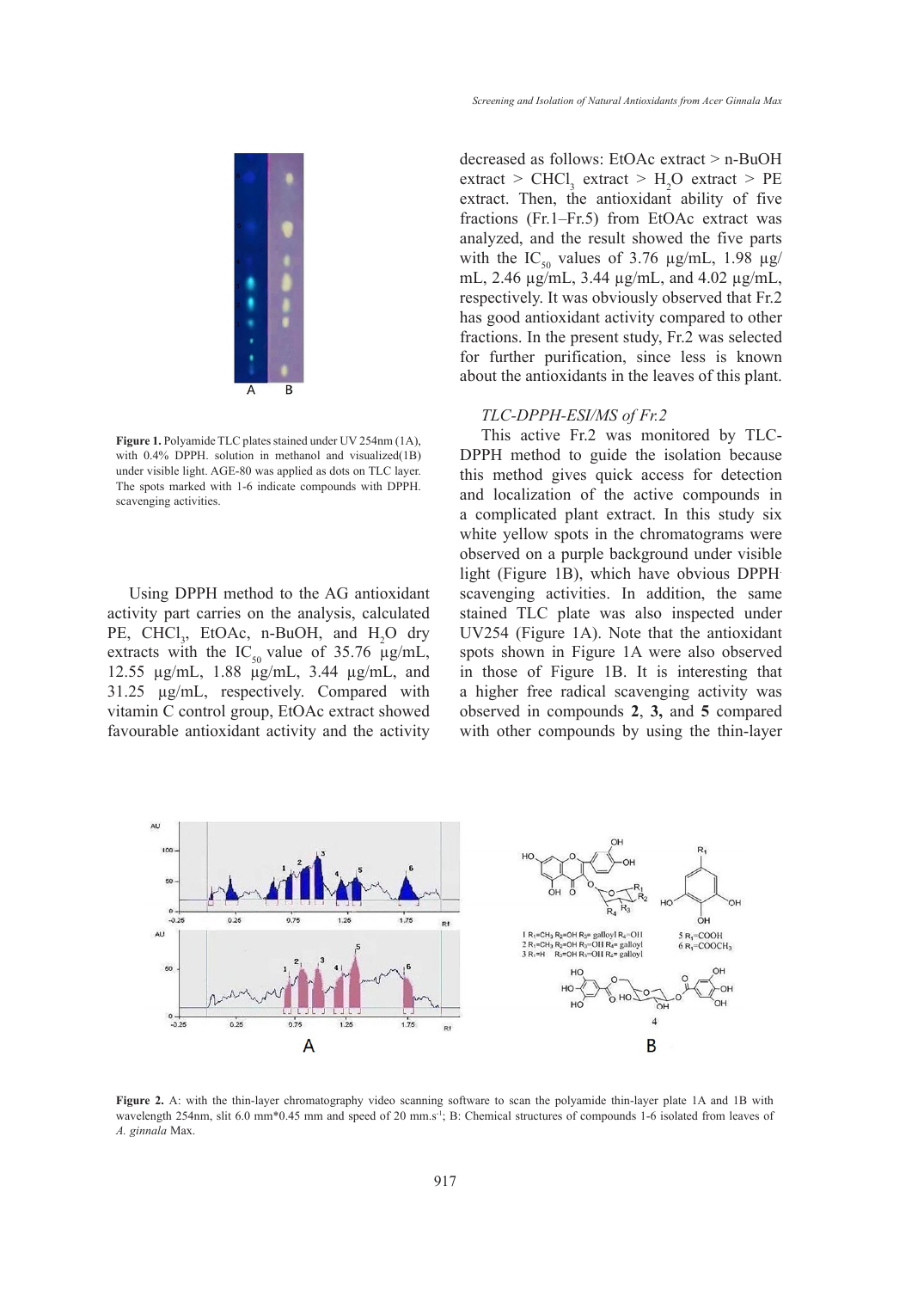chromatography video scanning software to scan the two plats in Figure 2A. Moreover, this paper still analyzed 6 possible activity compounds to speculate their structures by using of ESI/MS technique and comparison of their MS data with the literature data. The structures of 6 possible activity compounds were presented as quercetin-3-*O-α-L*-(3"-galloyl)-rhamnoside **(1)**, quercetin-3-*O-α-L*-(2"-galloyl)-rhamnoside **(2)**,quercetin-3-*O-α-L*-(2"-galloyl)-arabinopyranoside **(3)**, acertannin **(4)**, gallic acid **(5)** and methyl gallate **(6)** in Figure 2B. In 6 compounds **3** of them were not found in AG, such as compound **1**, **2,** and **3** (14, 15).

### *Identification of antioxidant compounds*

Guided isolation through bioautography on TLC using DPPH as a detection reagent led to the isolation of six antioxidant compounds from Fr.2. They were identified as quercetin-3-*O-α-L*-(3"-galloyl)-rhamnoside **(1)**, quercetin-3-*O-α-L*-(2"-galloyl)-rhamnoside **(2)**, quercetin-3-*O-α-L*-(2"-galloyl)-arabinopyranoside **(3)**, acertannin **(4)**, gallic acid **(5)**, and methyl gallate **(6)** by UV, <sup>1</sup>H, <sup>13</sup>C-NMR, ESI-MS spectra and by comparison with the literature data (Table.1). The structures of six isolated compounds were in accord with the presumed structures in the analysis of Fr.2 by TLC-DPPH-ESI/MS.

Compound **1** was also obtained as a yellow powder, and gave a positive reaction with HCL-Mg reagent and Molish reaction, probably indicating a flavonoid nature. Its UV spectrum was consistent with that of a flavonoid with maxima at 255, 360 nm. A direct comparison of 1 H, 13C-NMR data (Table1) with the reported data (17) led to identification of **1** as quercetin-3-*O-α-L*-(3"-galloyl)-rhamnoside, which was further confirmed by a positive ESI-MS analysis  $(m/z 601[M+H]^+$ ). This is the first report on the isolation of quercetin-3-*O-α-L*-(3"-galloyl) rhamnoside from genus *Acer*.

Compound **2** was also obtained as a yellow powder, and gave a positive reaction with HCL-Mg reagent and Molish reaction, probably indicating a flavonoid nature. Its UV spectrum was consistent with that of a flavonoid with maxima at 255, 360 nm. A direct comparison of 1 H, 13C-NMR data (Table1) with the reported data (18) led to identification of **2** as quercetin3-*O-α-L*-(2"-galloyl)-rhamnoside, which was further confirmed by a positive ESI-MS analysis  $(m/z 601[M+H]^+$ ). This is the first report on the isolation of quercetin-3-*O-α-L*-(2"-galloyl) rhamnoside from genus *Acer*.

Compound **3** was also obtained as a yellow powder, and gave a positive reaction with HCL-Mg reagent and Molish reaction, probably indicating a flavonoid nature. Its UV spectrum was consistent with that of a flavonoid with maxima at 255, 360 nm A direct comparison of <sup>1</sup>H, <sup>13</sup>C-NMR data (Table1) with the reported data (19) led to identification of 3 as quercetin-3-*O-α-L*-(2"-galloyl)-arabinopyranosid, which was further confirmed by a positive ESI-MS analysis  $(m/z589[M+H]^{\dagger})$ . This is the first time to report the isolation of quercetin-3-*O-α-L*-(2" galloyl)-arabinopyranosid from this plant.

Compound **4** was also obtained as a white powder, and gave a positive reaction with FeCl<sub>3</sub> reagent and Molish reaction, probably indicating a tannins nature. Its UV spectrum was at 275. A direct comparison of 1 H, 13C-NMR data (Table 1) with the reported data (20) led to identification of **4** as acertannin, which was further confirmed by a positive ESI-MS analysis  $(m/z 469[M+H]^+$ ).

Compound **5** was also obtained as a white powder, and gave a positive reaction with FeCl<sub>3</sub> reagent. A direct comparison of 13C-NMR data (Table 1) with the reported data (21) led to identification of **5** as gallic acid, which was further confirmed by a negative ESI-MS analysis  $(m/z 171[M+H]^+$ ).

Compound **6** was also obtained as a white powder, and gave a positive reaction with FeCl, reagent. A direct comparison of 13C-NMR data (Table 1) with the reported data (22) led to identification of **6** as methyl gallate, which was further confirmed by a positive ESI-MS analysis  $(m/z 185[M+H]$ <sup>+</sup>). This is the first time to report the isolation of methyl gallate from this plant.

### *DPPH scavenging activity of the isolates*

The antioxidant activities of all the isolated compounds were estimated using the conventional spectrophotometric DPPH. Scavenging capacity assay, 6 compounds were all showed significant DPPH scavenging activities with IC<sub>50</sub> values of 6.02  $\mu$ g/mL(1), 2.83  $\mu$ g/ mL **(2)**, 2.34 μg/mL **(3)**, 5.14 μg/mL **(4)**, 1.86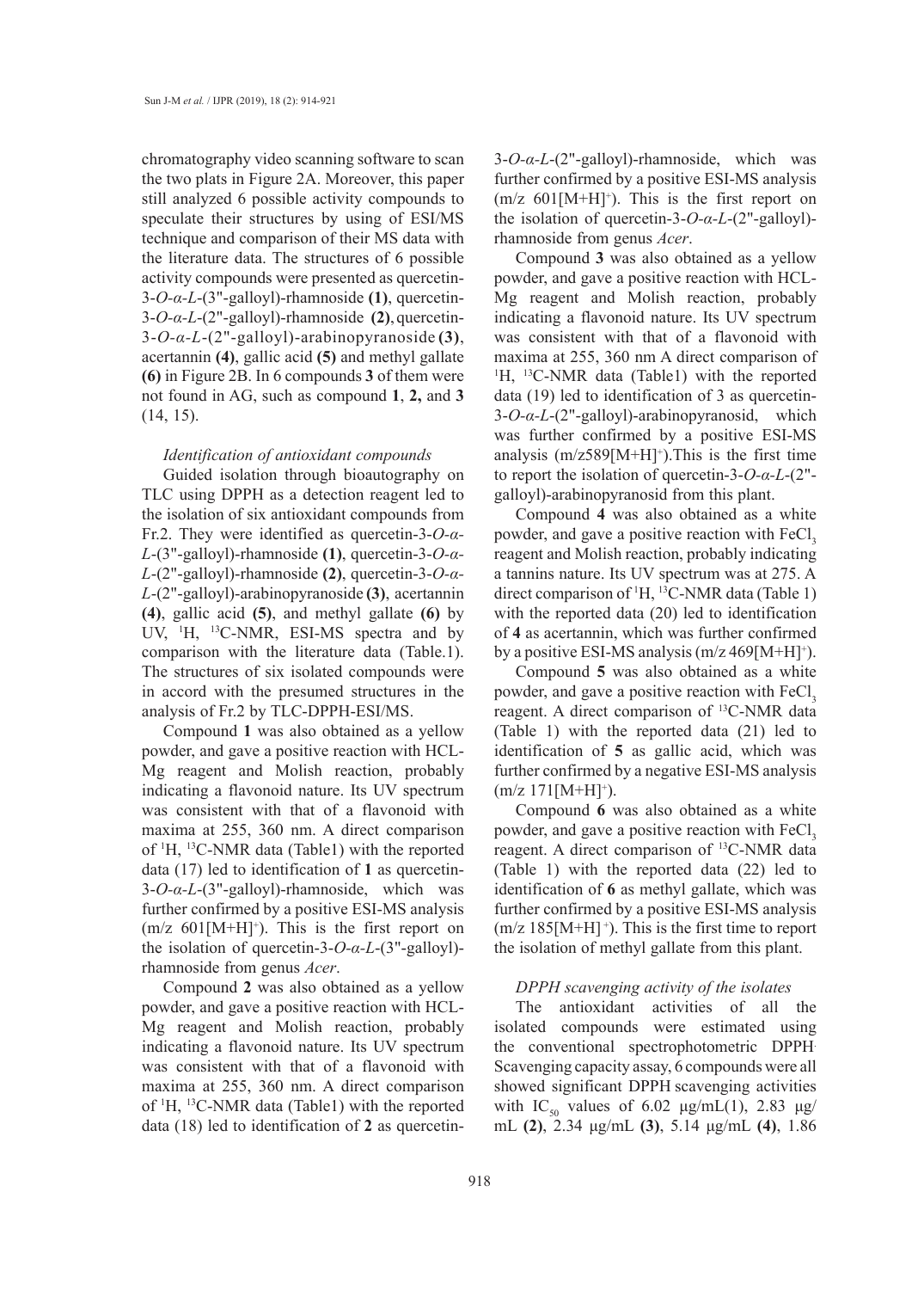|                                                                                                                            | 4                        |                          |           | 3.93 (dd, 2.2) |         | 3.56(d,11) | 3.54(d,5)    |                |              |         |                 | 7.04(2H,s) | 6.98(d, 11.8) |             |           |               | 6.98(d, 11.8)        |       | 7.04(2H,s)   | 6.94(d, 11.8)  |                     |       |          | 6.94(d, 11.8) |                |
|----------------------------------------------------------------------------------------------------------------------------|--------------------------|--------------------------|-----------|----------------|---------|------------|--------------|----------------|--------------|---------|-----------------|------------|---------------|-------------|-----------|---------------|----------------------|-------|--------------|----------------|---------------------|-------|----------|---------------|----------------|
|                                                                                                                            | 3                        |                          |           |                |         |            | 6.21,s       |                | 6.40, s      |         |                 |            | 7.30(d, 2.05) |             |           | 6.87(d, 8.25) | 7.31(dd, 8.25, 2.05) |       | 5.45(d, 1.4) | 5.44(dd, 1.82) |                     |       |          |               |                |
|                                                                                                                            | $\overline{\mathbf{c}}$  |                          |           |                |         |            | 6.20, s      |                | 6.40, s      |         |                 |            | 6.88(d, 1.95) |             |           | 6.94(d, 8.31) | 7.04(dd, 8.31, 1.95) |       | 5.49(d, 1.3) | 5.46(dd, 1.84) |                     |       |          | 0.83(d, 6.01) |                |
|                                                                                                                            | $\overline{ }$           |                          |           |                |         |            | 6.21(d, 2.1) |                | 6.41(d, 2.1) |         |                 |            | 7.30( d. 6.4) |             |           | 6.89(d, 8)    | 7.31(d, 6.4)         |       | 5.45(d, 4.8) | 4.27(br,s)     | $5.01$ (dd, $6.4$ ) |       |          | 0.88(d, 4.8)  |                |
|                                                                                                                            | $\bullet$                | 122.3                    | 110.3     | 146.4          | 139.1   | 146.4      | 110.3        |                |              |         |                 |            |               |             |           |               |                      |       |              |                |                     |       |          |               |                |
| Hz for protons and 100 MHz for carbons.<br>Table 1. <sup>1</sup> H and <sup>13</sup> C NMR data for compounds 1-6 at 400 M | Ю                        | $120.5$                  | $108.7\,$ | 145.4          | 137.9   | 145.4      | 108.7        |                |              |         |                 |            |               |             |           |               |                      |       |              |                |                     |       |          |               |                |
|                                                                                                                            | 4                        | 66.6                     | 71.5      | 75.7           | $71.6$  | 83.8       | 83.8         |                |              |         |                 | 121.2      | 109.6         | 146.1       | 140.3     | 146.1         | 109.6                | 165.9 | 121.0        | 109.5          | 146.1               | 140.3 | 146.1    | 109.5         | 165.6          |
|                                                                                                                            | $\mathbf{c}$             |                          | 156.3     | 133.3          | 177.5   | 161.2      | 98.7         | 164.1          | 93.6         | 157.4   | 103.9           | $120.7\,$  | 115.6         | 145.5       | 148.5     | 115.8         | 121.1                |       | 98.4         | 71.5           | 68.5                | 71.5  | 70.7     |               |                |
|                                                                                                                            | $\mathbf{z}$             |                          | 156.4     | 133.1          | 177.4   | 161.2      | 98.7         | 164.2          | 93.6         | 157.2   | 103.9           | 120.6      | 115.5         | 145.2       | 148.5     | 115.6         | 121.1                |       | 98.3         | 71.6           | 68.5                | 71.6  | $70.6\,$ | 17.5          |                |
|                                                                                                                            | $\overline{\phantom{0}}$ |                          | 156.4     | 134.5          | $177.7$ | 161.2      | 98.7         | 166.2          | 93.6         | 157.3   | 102.1           | 120.6      | 112.8         | 145.4       | 148.5     | 115.5         | ن<br>121.            |       | 98.3         | 67.4           | 73.7                | 68.4  | 70.9     | 17.5          |                |
|                                                                                                                            | Carbon                   | $\overline{\phantom{0}}$ | $\sim$    | $\sim$         | ෑ       | 5          | ৩            | $\overline{ }$ | $\infty$     | $\circ$ | $\overline{10}$ | ≒          | Ń             | $\tilde{c}$ | $\dot{r}$ | Š,            | ত                    | ト     | ≒            | $\tilde{\sim}$ | $\tilde{5}$         | ₹     | Š,       | উ             | $\tilde{\tau}$ |

919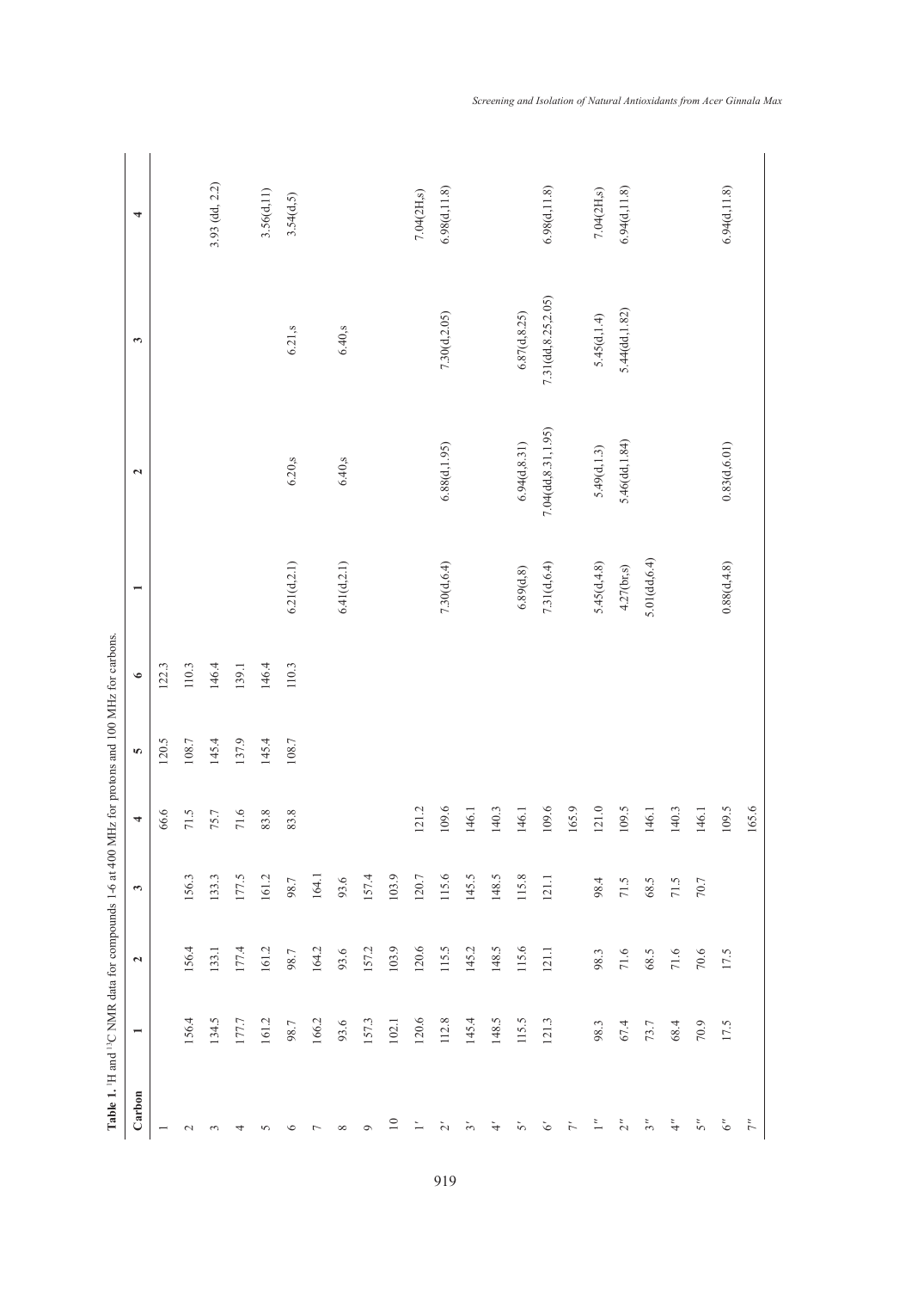



**Figure 3.** Dose effects of the pure isolates DPPH reactions. minute 30 of the reaction. All the tests were conducted in duplicate and the means were used.  $\frac{1}{\sqrt{2}}$  this method, the study finally isolated and identified 6 compounds. The absorbance at  $517nm$  of the reactions was measured at  $\frac{1}{10}$ duplicate, and the means were used.

 $μg/mL$  **(5)**, and 5.31  $μg/mL$  **(6)**, respectively, which were comparable to that of Vitamin C 1.48µg/mL. The antioxidant activity decreased as follows: Vitamin  $C>5>3>2>4>6>1$ . Figure 3 shows the clearance rate curves for the DPPH<sup>.</sup> scavenging activities of compounds 1-6 and the positive control Vitamin C. Compare to the result reported early only acertannin and the result reported early only acertannin and methyl gallate were found hand good DPPH. scavenging activities. But in this paper 3 another compounds were isolated and showed better antioxidant activity than acertannin and methyl gallate. Especially the DPPH. scavenging activities of compound **5** approached the level of Vitamin C.  $T_{\text{H}}$  funds of  $T_{\text{H}}$  and  $T_{\text{H}}$  and  $T_{\text{H}}$  and  $T_{\text{H}}$  and  $T_{\text{H}}$  and  $T_{\text{H}}$  and  $T_{\text{H}}$  and  $T_{\text{H}}$  and  $T_{\text{H}}$  and  $T_{\text{H}}$  and  $T_{\text{H}}$  and  $T_{\text{H}}$  and  $T_{\text{H}}$  and  $T_{\text{H}}$  and  $T_{\text{$ established that was interested and successfully applied for the investigation of the investigation of the investigation of the investigation of the investigation of the investigation of the investigation of the investiga

#### **Conclusions**  $Conclusions$

In the present study, a rapid and simple TLC-DPPH-ESI/MS technique has been established that was improved and successfully applied for the investigation of potential antioxidant candidates from the antioxidant parts of *A*. ginnala for the first time. Using this method, the study finally isolated and identified 6 compounds. Compound **1** and **2** were isolated for the first time from genus *Acer*, while compound **3** was isolated for the first time from *A. ginnala*. In addition, the free radical scavenging capacities In the present study a rapid and simple TI C<sub>-</sub>